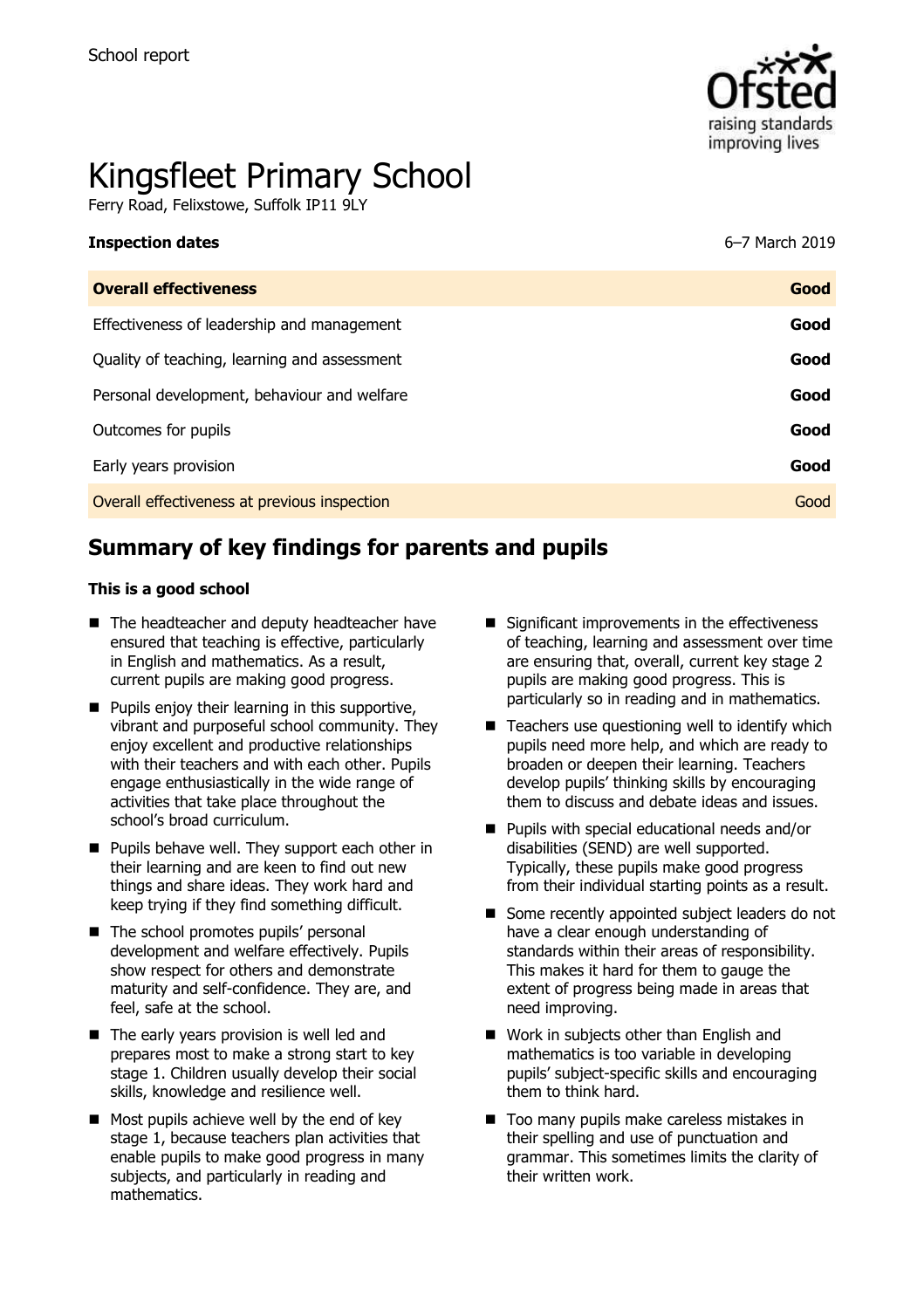

# **Full report**

### **What does the school need to do to improve further?**

- **IMPROVE the effectiveness of leaders and managers by ensuring that subject leaders:** 
	- develop a full understanding of the effectiveness of the school's work within their respective areas of responsibility
	- use this understanding to monitor progress towards development priorities and set appropriate objectives for further improvement.
- Raise achievement throughout the school by ensuring that all pupils:
	- spell and use punctuation and grammar with accuracy
	- complete appropriately challenging work and develop subject-specific skills in subjects other than English and mathematics.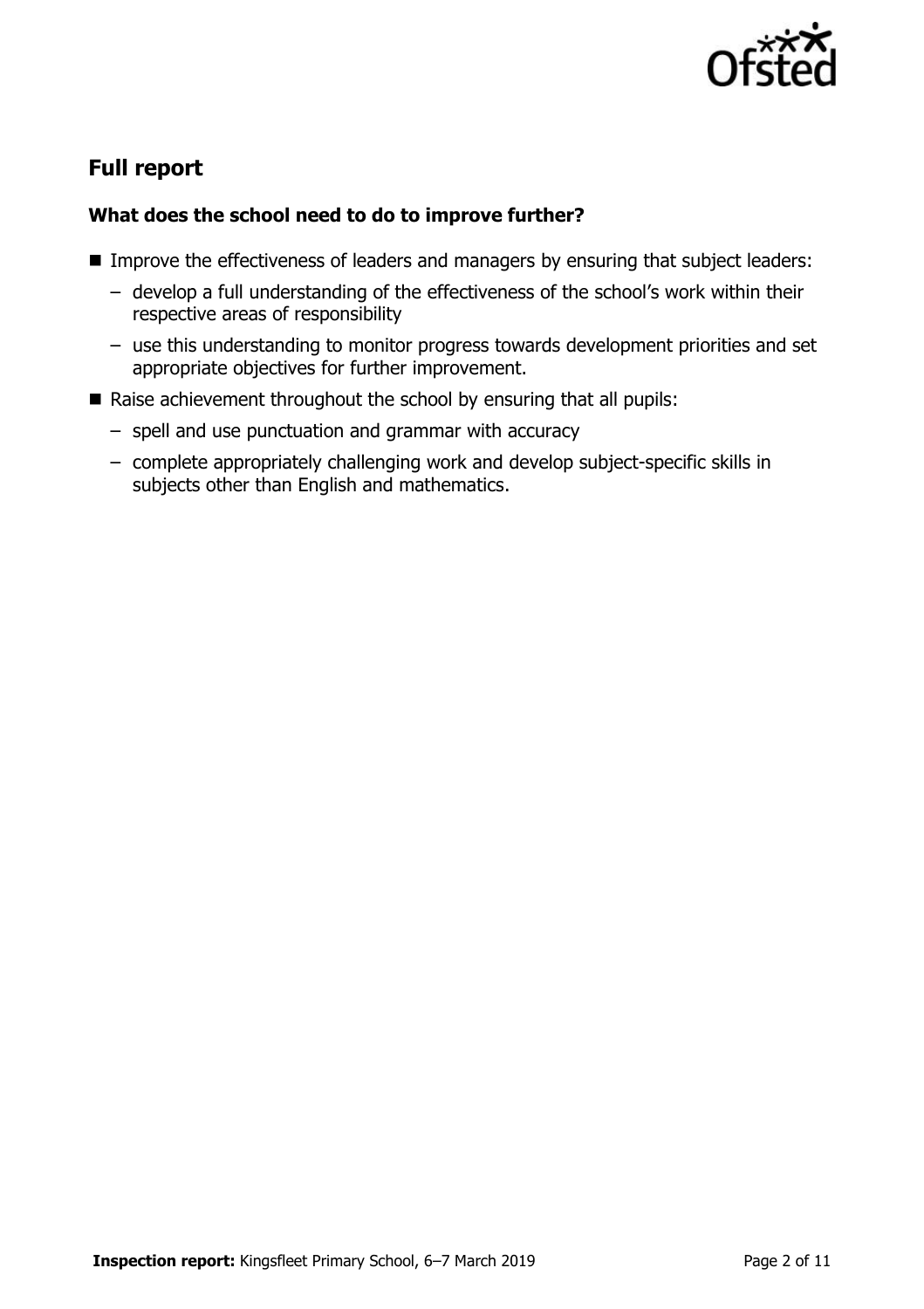

# **Inspection judgements**

#### **Effectiveness of leadership and management Good**

- Since the school's previous inspection, senior leaders and governors have taken determined and decisive action that has improved standards. This is particularly in respect of provision for key stage 2 pupils and for those who are disadvantaged. As a result, teaching is enabling current pupils to make good progress in most subjects.
- Leaders have maintained a calm, caring and cohesive school community, in which all are valued. Staff and pupils show an evident enjoyment in working and learning together. From an early age, pupils are encouraged to work hard and aim high. They rise to the challenge.
- The headteacher has made sure that teachers and teaching assistants benefit from high-quality training and support. She and other senior leaders set high expectations. All staff share these and work to refine and improve their classroom practice. Teachers and teaching assistants work together effectively.
- Leaders monitor pupils' progress carefully, particularly in English and mathematics, and hold teachers accountable for it. Leaders ensure that they make checks that confirm the accuracy of teachers' assessment of pupils' work.
- Since the previous inspection, leaders and governors have improved the support that staff give disadvantaged pupils. Leaders have used research evidence to find the best means to remove any barriers to individuals' learning. Leaders monitor these pupils' progress carefully. They provide timely help when pupils fall behind that helps them to catch up.
- Leaders ensure that staff identify the needs of pupils with SEND and understand what it is they need to do in order to meet them. Most are making good progress from their individual starting points as a result.
- Leaders act swiftly if their monitoring indicates that a pupil's attendance is starting to decline. Leaders provide support for pupils and for parents and carers that promotes improvement. Parents understand the impact of low attendance on their children's learning, because leaders make this clear. As a result of this work, attendance is high.
- **Parents are very positive about the school. Many parents chose to make positive** comments via Ofsted's Parent View questionnaire. Parents said that they appreciate how well teachers know and care for their children, who enjoy coming to school.
- Leaders use sport premium funding to help train teachers, who ensure that pupils experience a wide range of sporting activities, including cross-country, tag rugby, swimming, hockey and netball. Pupils also benefit from the expertise of visiting sports specialists and investment in high-quality play equipment.
- **Pupils are being well prepared for life in modern Britain. They learn to respect those** with different lifestyles, backgrounds or beliefs, because teachers promote tolerance, discussion and debate.
- The school makes a positive contribution to pupils' spiritual, moral, social and cultural development. They gain an understanding of different religious faiths and an understanding of right and wrong from the operation of the school's behaviour policy.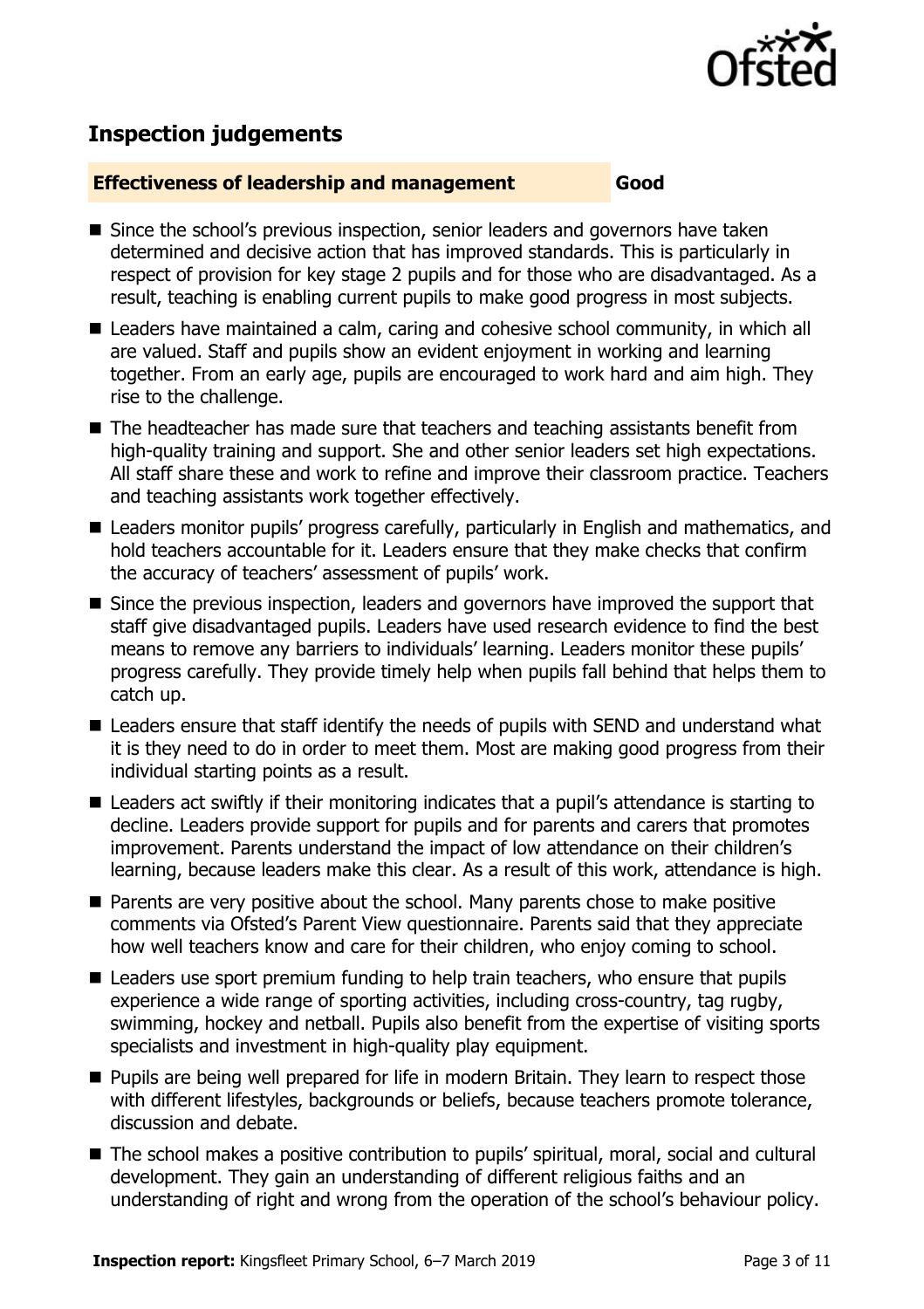

- The school's broad curriculum ensures that pupils are often taught to think clearly, including through philosophy lessons. Teaching in English and mathematics deepens pupils' knowledge and promotes their enjoyment of learning. However, the extent to which teaching in subjects other than English and mathematics develops pupils subject-specific skills and encourages them to think hard is too variable.
- Some recently appointed middle leaders have set appropriate improvement priorities but have yet to establish systems that fully capture the extent to which they are meeting these. This limits their ability to evaluate standards rigorously and to set precise targets for further improvement based on that analysis.

#### **Governance of the school**

- Governors have a clear understanding of the school's main strengths and weaknesses. Different members of the governing body are responsible for monitoring specific aspects of the school's work. This helps enable governors to ask leaders challenging questions that hold them to account.
- Governors have prioritised improvements where these have been most necessary, such as in the teaching of writing and the school's provision for disadvantaged pupils. Since the previous inspection, governors have worked with senior leaders and the local authority to ensure that leaders use funding to remove barriers to these pupils' learning. Governors check disadvantaged pupils' progress carefully.
- Governors ensure that their own training needs are met, so that, for example, they gain a secure understanding of safeguarding and other issues that might be prejudicial to pupils' well-being. Governors understand the risks of 'county lines' activity, for example. They ensure that the curriculum gives pupils an understanding of risks before they are likely to encounter them.

#### **Safeguarding**

- The arrangements for safeguarding are effective.
- Leaders and governors carry out all necessary checks to ensure that staff are suitable to work with children before they are employed. The school's single central record meets all statutory requirements.
- Staff benefit from well-targeted and regularly updated training which enables them to identify possible indications that a pupil is vulnerable. Safeguarding records show that staff follow the clear procedures to report any concerns.
- The headteacher has ensured that child protection records are accurately kept. They are used to make timely and appropriate decisions about how to respond when a pupil needs help. Staff liaise with external agencies so that pupils receive the support they need and work tenaciously to ensure this when necessary.

#### **Quality of teaching, learning and assessment Good**

■ Teaching enables pupils to make good progress. Teachers know pupils well. They use their understanding of what individuals know and can do to plan activities that help them take the next steps in their learning, particularly in English and mathematics.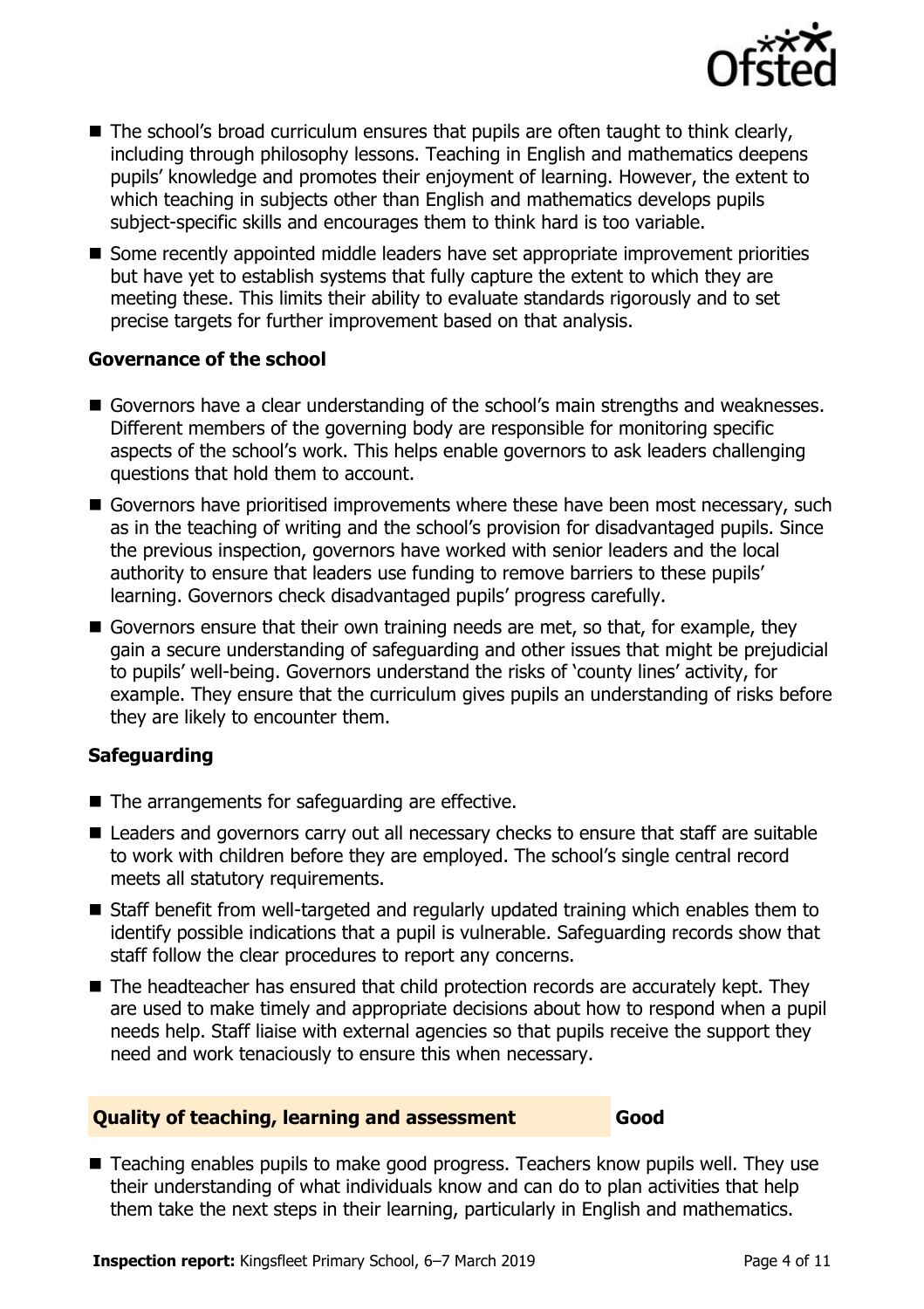

Teachers often use high-level and subject-specific language that helps to develop pupils' vocabulary.

- Teachers have strong subject knowledge. They also have a secure grasp of how pupils learn, remember things and develop their understanding. Teachers use questioning to establish pupils' misconceptions and when individuals are ready to move on. When pupils make a mistake, teachers ascertain at which stage in their thinking it occurred. They ask questions that prompt pupils to think more clearly and correct it.
- **Pupils are willing to try different problem-solving techniques or to edit and improve** their work, because teachers encourage this. Pupils are also willing to tell their teachers if they are not sure, and to keep trying when they encounter difficulty.
- Teachers and teaching assistants have a secure understanding of how to teach phonics. Younger pupils learn the sounds that letters represent quickly and become able to decode unfamiliar words.
- **Pupils develop their reading skills well as they move up the school. Older pupils often** read challenging texts with confidence, fluency and expression. They can draw inferences from text and consider why an author has used particular words or literary devices.
- Teachers are developing pupils' extended writing skills, ensuring that they plan their writing carefully and review, edit and re-draft it before completing it. Older pupils, in particular, complete well-structured, imaginative and compelling writing in English, for example.
- The teaching of mathematics is helping to develop pupils' mathematics skills well. Pupils also gain a deeper understanding of the mathematical principles behind the calculations that they use. They use what they know to complete problem-solving and reasoning work.
- Teachers do not consistently ensure that pupils, particularly those with high potential, think hard and fully develop their subject-specific skills in subjects other than English and mathematics.
- Teachers regularly correct errors in pupils' spelling, punctuation and grammar but, too often, these continue. This is particularly the case in older pupils' work.

#### **Personal development, behaviour and welfare Good**

#### **Personal development and welfare**

- The school's work to promote pupils' personal development and welfare is good. Teachers help pupils to understand how to learn effectively. This builds their confidence and resilience. Pupils value the positive relationships they have with staff and with each other.
- $\blacksquare$  Pupils told inspectors that there is little, if any, bullying in the school and that staff are quick to sort out any issues when they do occur. All pupils who spoke with inspectors said that they always feel safe at the school and would have someone to speak with if they had a concern.
- **Pupils demonstrate a real enjoyment in their work and during social times. They are**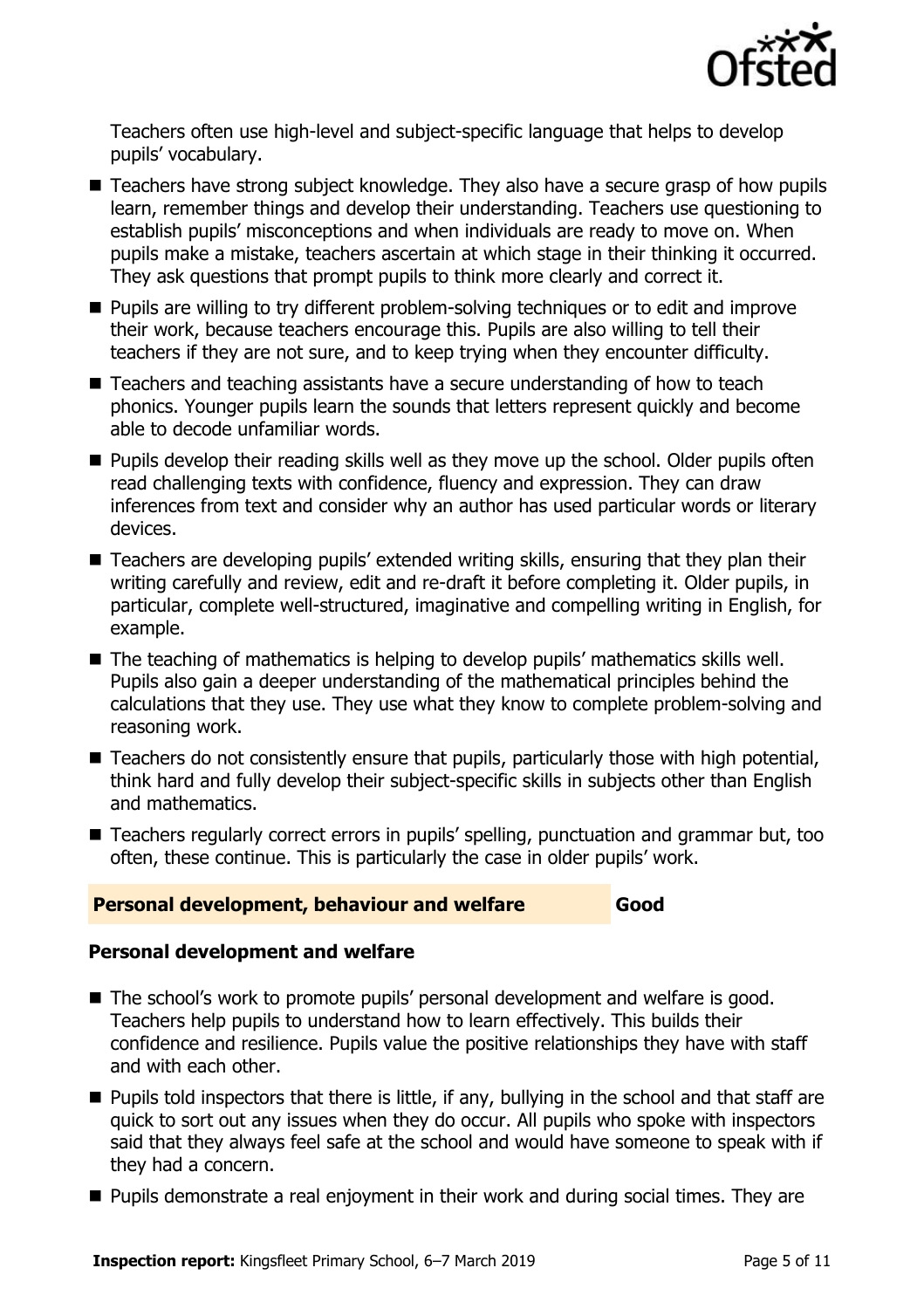

highly articulate, welcoming to visitors and very willing to talk about what they are learning.

- Teachers are encouraging pupils to take more care with the presentation of their work and the accuracy with which they spell, punctuate and use grammar. Most are responding and making efforts to improve in both respects.
- **Pupils show tolerance and respect for those who have different lifestyles and beliefs.** Instances of racism or of homophobia are almost unknown.
- **Pupils develop a secure understanding of a range of different risks and how they can** recognise and minimise these. Through the curriculum, they learn how to stay safe online and to recognise 'toxic relationships', for example.

#### **Behaviour**

- The behaviour of pupils is good. Leaders and teachers have high expectations and pupils respond to them readily. There are very few serious incidents of misbehaviour.
- **Pupils get down to work quickly and with a positive attitude. They try hard, including** when they find their work challenging. Leaders encourage pupils to be resilient, to share their ideas and to learn from their mistakes.
- During social times, pupils socialise companionably and enjoy participating in a wide range of activities. They tidy up after each other and treat the school's site with respect.
- **Pupils concentrate for lengthy periods well. They listen respectfully to each other and** their teachers. Pupils support each other in their learning, because their discussions help them to refine their thinking.
- Overall, pupils' attendance is above the national average. The proportion of pupils who are persistently absent is below the national average. Disadvantaged pupils' attendance is high. Leaders monitor individuals' attendance carefully and provide effective support to help those whose attendance is low to attend school more regularly.
- On a very small and declining number of occasions, when work is not engaging or is insufficiently challenging, a few pupils talk over the teacher and drift off task.

#### **Outcomes for pupils Good**

- In 2017 at key stage 2, pupils made too little progress and their attainment was below the national average. In 2018, pupils' progress in reading and mathematics improved significantly and was in line with the national average. Their attainment in reading was particularly strong. Pupils' progress and attainment in writing was less secure. Current key stage 2 pupils are making good progress overall in each of reading, writing and mathematics.
- In 2017 and 2018, the proportion of pupils in key stage 1 achieving the expected standard in each of reading, writing and mathematics was above the national average. In 2018, this was also true of the proportion achieving greater depth in each subject. Current key stage 1 pupils are making similarly strong progress.
- In 2018, too few disadvantaged pupils made good progress. Observations of pupils'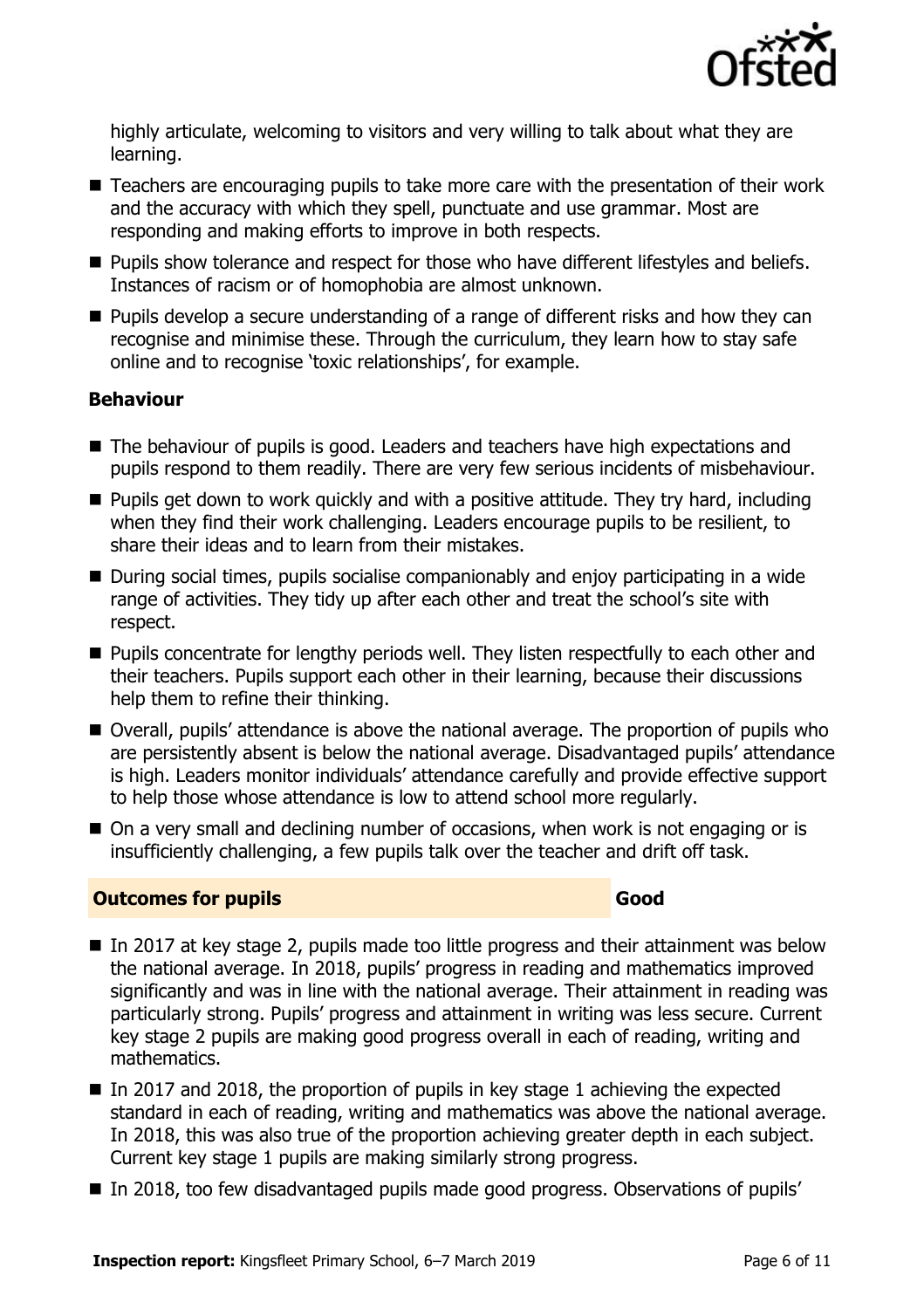

learning and scrutiny of their work in books indicate that current disadvantaged pupils are making similar progress to others who have the same starting points. This is supported by the school's monitoring information.

- **Pupils with SEND make good progress from their individual starting points, because** their needs are identified when they join the school and staff are enabled to meet their needs by the training they receive.
- Some pupils make too many spelling errors and do not use punctuation and grammar as accurately as they should.
- **Pupils who have high potential are making good progress in English and mathematics.** In other subjects, the degree to which tasks require them to think hard is too inconsistent. This limits the amount of progress that some pupils can make.
- Overall, pupils develop good knowledge in subjects other than English and mathematics, but sometimes pupils do not develop the subject-specific skills as strongly as they might.

#### **Early years provision Good Good**

- Many children start school with skills and abilities that are below what is typical for their age. The early years leader makes accurate initial assessments of what individuals can and cannot do. She uses this information to plan activities that promote children's early development well.
- Children demonstrate an evident enjoyment of learning within a safe and attractive environment. Teachers help to enlarge children's vocabulary by talking with them about their work, the activities they have engaged in and the places they have been.
- Teachers are alert to children who start Reception with a limited vocabulary. Teachers ensure that an adult reads with these children regularly. Children start developing their understanding of phonics quickly, and how to blend sounds together. This aids the development of their literacy skills.
- Children are motivated to speak, to draw and to start to write, because teachers plan tasks that capture their imagination. During the inspection, children enjoyed being read to about aliens and talked excitedly about the story. Afterwards, they were eager to draw aliens, talk about their characteristics and build rocket ships using blocks. Teachers' careful explanations and questioning help children to maintain their focus.
- Children start to develop their early number skills well during Reception. They can count from one to 10 and recognise, name and draw a range of different shapes, for example. They are enthusiastic about numeracy work and remain so in Year 1.
- By engaging in these and other activities, children develop skills such as turn-taking, problem-solving and team work. Teachers enable children to develop their independence by allowing them to work out how to do things by themselves. This builds their resilience and their understanding of the world around them.
- Behaviour in the early years is good. Children follow instructions quickly because they listen to their teachers carefully. They get used to working by themselves or in small groups for extended periods of time and overcoming difficulties without becoming frustrated or distracted. This ensures that they become effective learners who are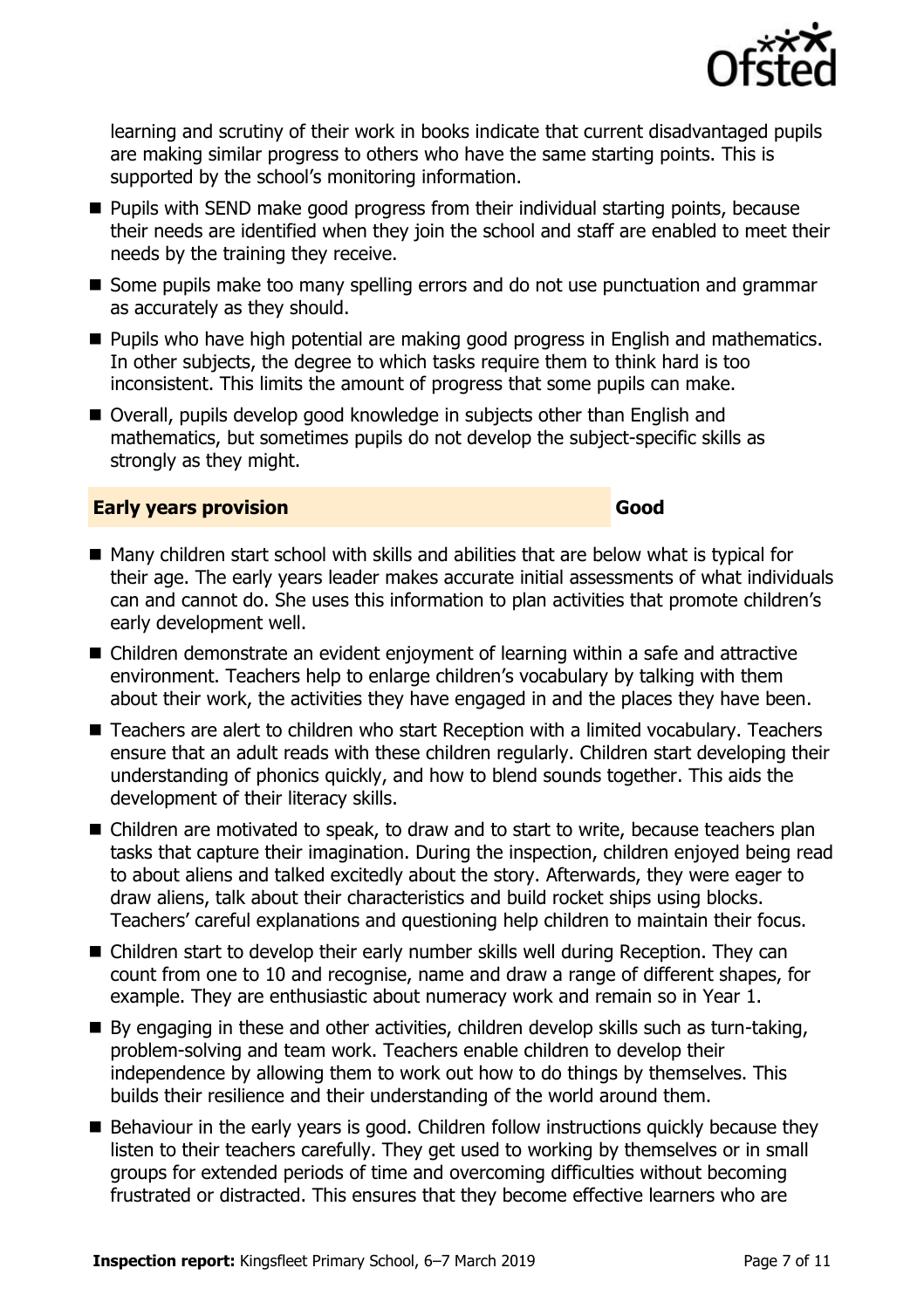

ready for Year 1.

- The early years leader keeps detailed records of each child's progress across all areas of learning and uses these to help plan activities that will help them to move forward. This, together with effective teaching, ensures that children engage in a variety of suitably challenging activities.
- In 2018, the proportion of children who achieved a good level of development was in line with the national average. Current children are also making good progress overall.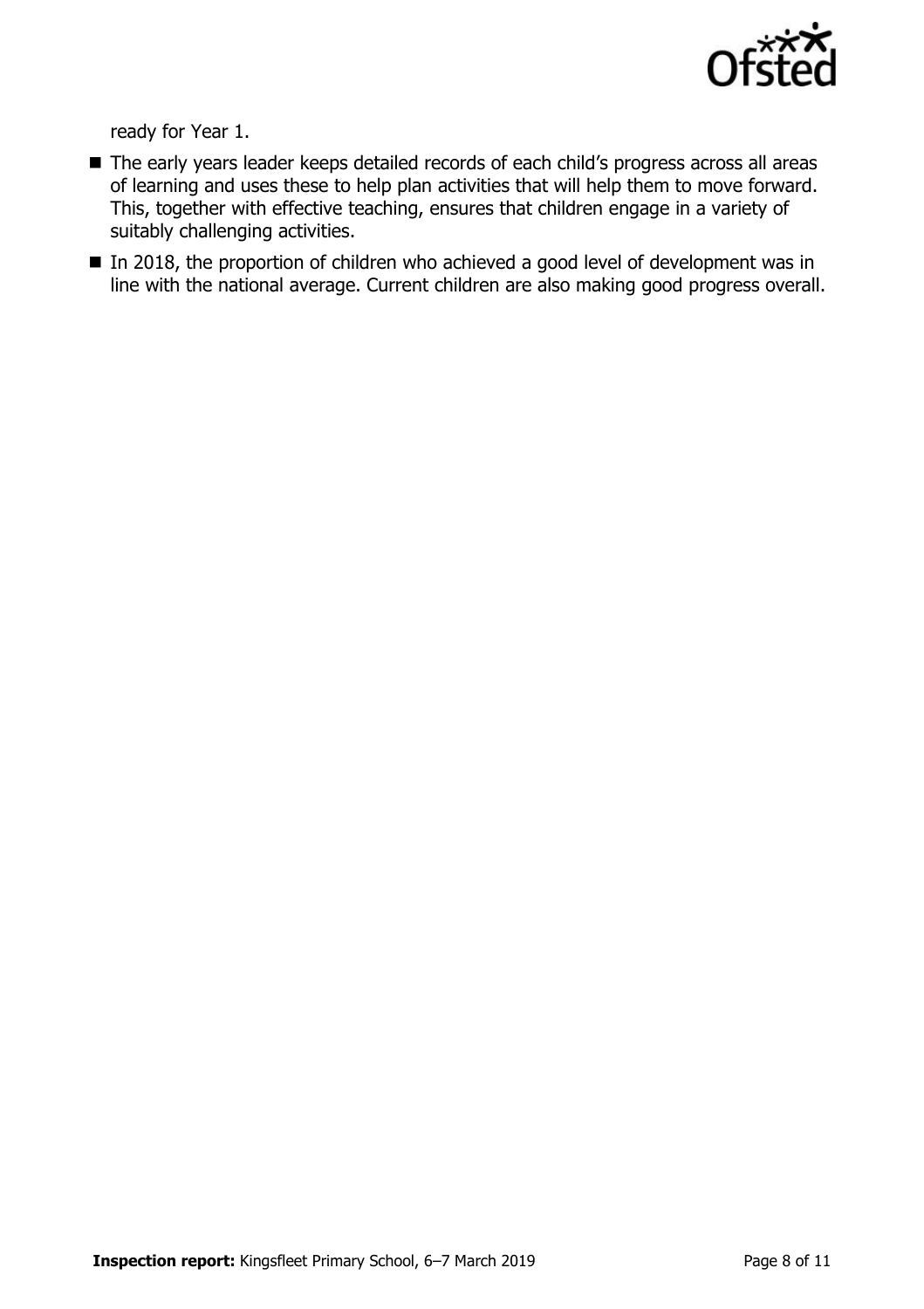

# **School details**

| Unique reference number | 124627         |
|-------------------------|----------------|
| Local authority         | <b>Suffolk</b> |
| Inspection number       | 10053177       |

This inspection of the school was carried out under section 5 of the Education Act 2005.

| Type of school                      | Primary                          |
|-------------------------------------|----------------------------------|
| School category                     | Maintained                       |
| Age range of pupils                 | 4 to 11                          |
| Gender of pupils                    | Mixed                            |
| Number of pupils on the school roll | 198                              |
| Appropriate authority               | The governing body               |
| Chair                               | Steve Backhouse                  |
| <b>Headteacher</b>                  | <b>Kyrsty Beattie</b>            |
| Telephone number                    | 01394 277897                     |
| Website                             | www.kingsfleetps.onesuffolk.net/ |
| Email address                       | admin@kingsfleet.suffolk.gov.uk  |
| Date of previous inspection         | 21 February 2018                 |

#### **Information about this school**

- This school is a smaller-than-average-sized primary school.
- Most pupils are White British. The proportion of pupils who are from ethnic minority backgrounds or who speak English as an additional language is below that nationally.
- The proportion of pupils who are disadvantaged is below the national average.
- The proportion of pupils who have special educational needs and/or disabilities is below the national average.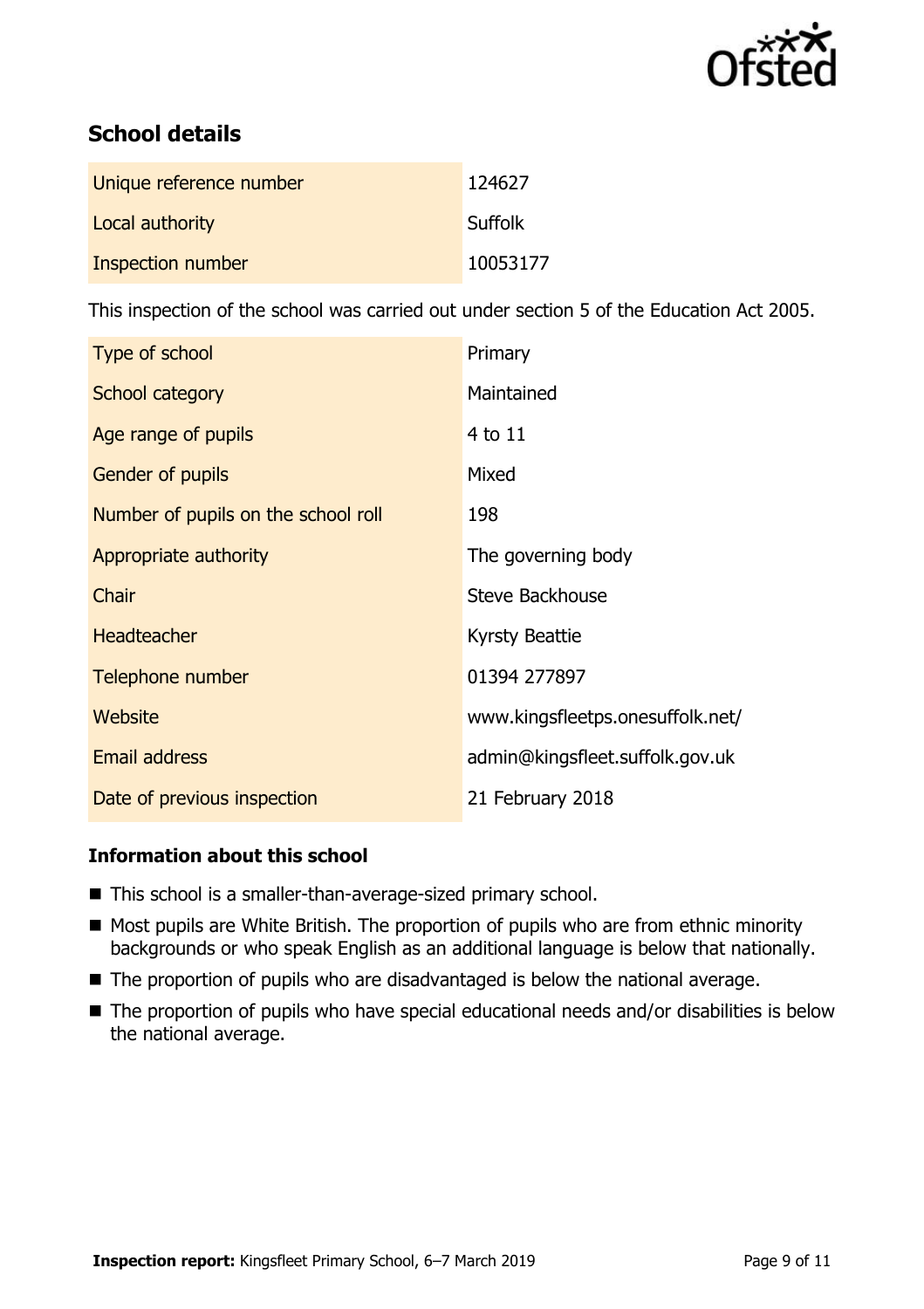

# **Information about this inspection**

- Inspectors gathered a range of evidence to judge the quality of teaching and learning over time, including through visits to a large number of lessons and scrutiny of work in pupils' books.
- Inspectors looked at a range of the school's documents, including assessment information. Inspectors checked documentation concerned with the safer recruitment of staff and volunteers, including the school's single central record.
- Meetings were held with leaders, governors, a representative of the local authority and pupils.
- **Inspectors talked to pupils about their work and considered the views of pupils, parents** and staff about the school.
- Inspectors considered 57 responses to Parent View, Ofsted's online questionnaire, and the 21 free-text responses that were received.
- Inspectors took account of the 12 responses to Ofsted's staff survey.

#### **Inspection team**

| Jason Howard, lead inspector | Her Majesty's Inspector |
|------------------------------|-------------------------|
| David Milligan               | Ofsted Inspector        |
| <b>Steve Mellors</b>         | Her Majesty's Inspector |